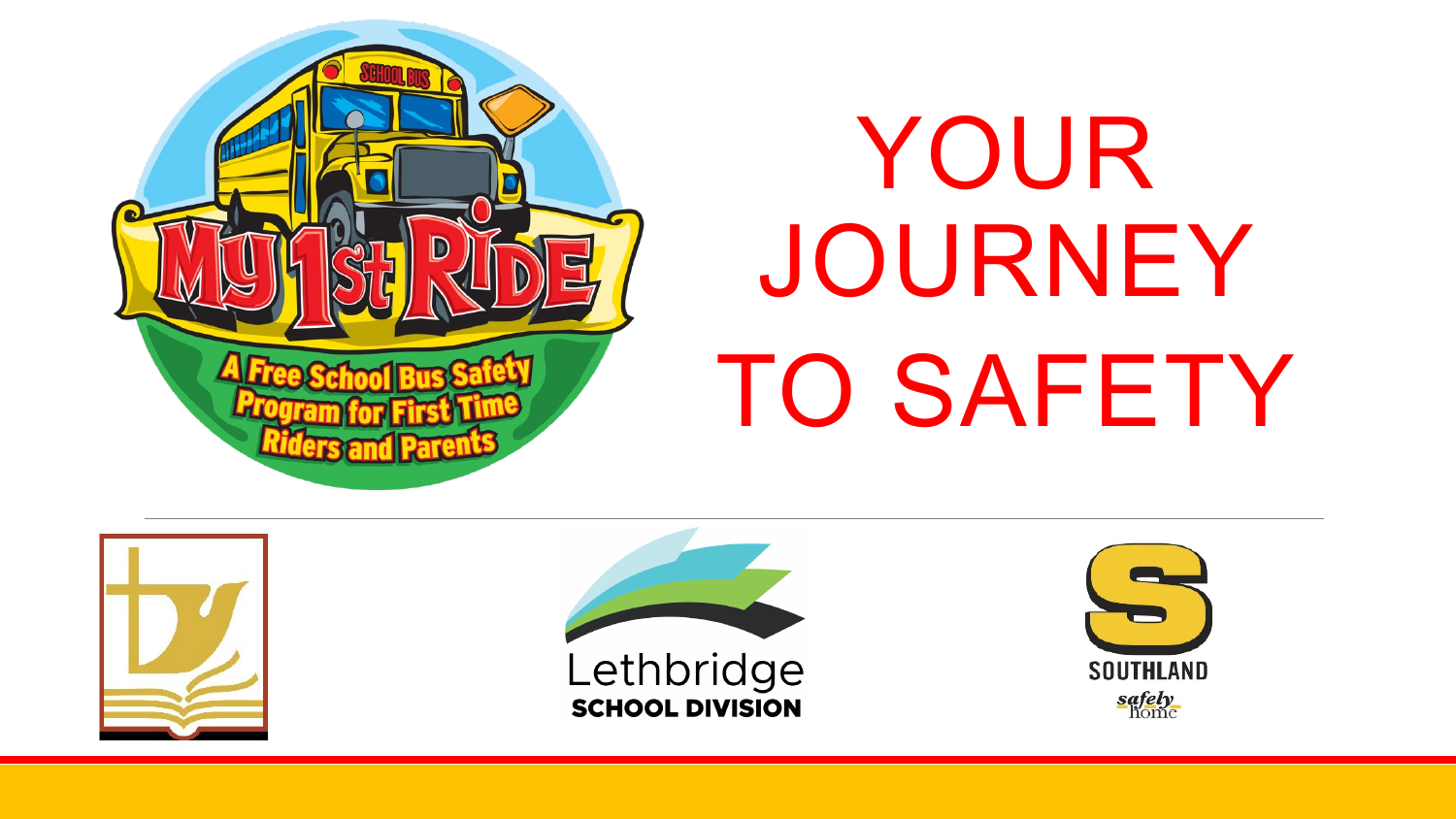### FAST FACTS:

o On an average school day in Alberta, over 245,000 students are transported by school buses

o Daily routes to and from school total 363,000 kilometers – that's **9 times** around the Earth!

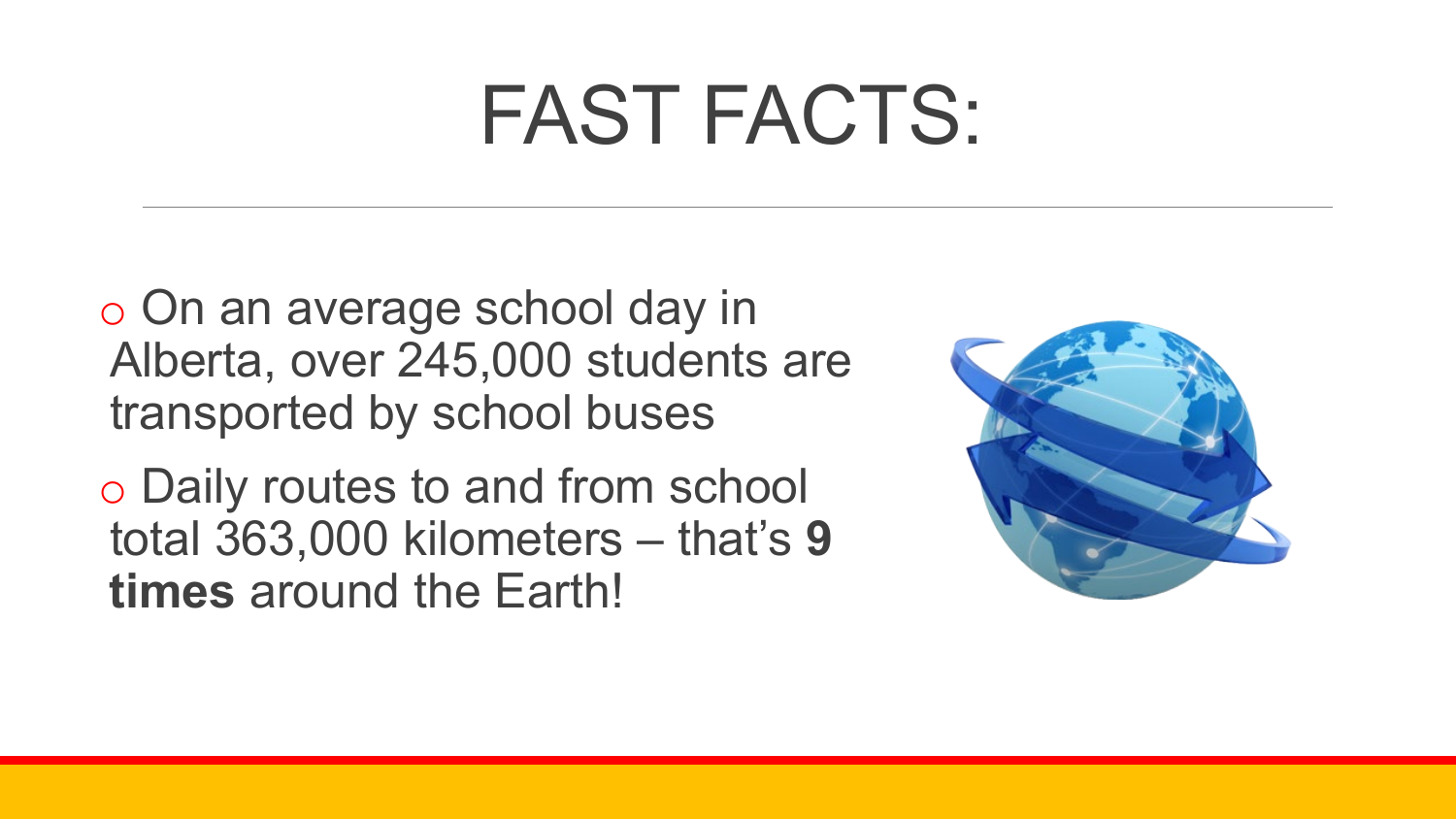## WELCOME TO "My 1<sup>st</sup> Ride"

o"My 1st Ride" was developed to encourage safety on and around the school bus

oThis program can only be effective with a "Team Effort"

oTeam Members are: Parents/Responsible Caregiver, Schools, School Boards, Bus Companies, Students

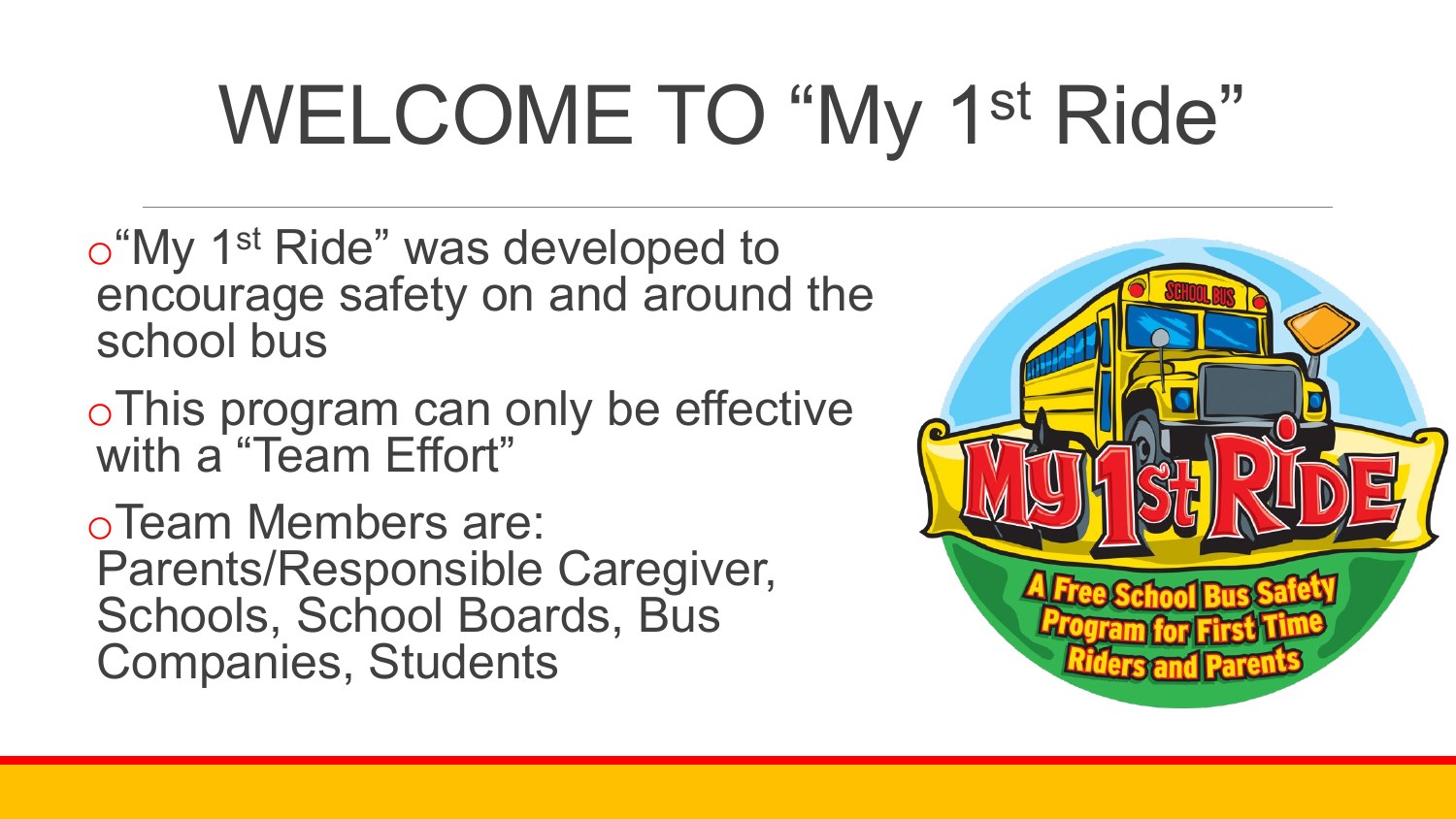#### OUR EXPECTATIONS OF PARENTS

oAttend "My 1st Ride" program

oRespect rules of bus and driver

oDo not discuss issues or concerns with driver. Instead, contact or phone bus company or school board staff.

oParents are not allowed to board school bus

oParents MUST know bus route letter or number, stop location and name of school their child attends

oDriver's primary concern is the safe transportation of all children. Please support the driver in student management issues.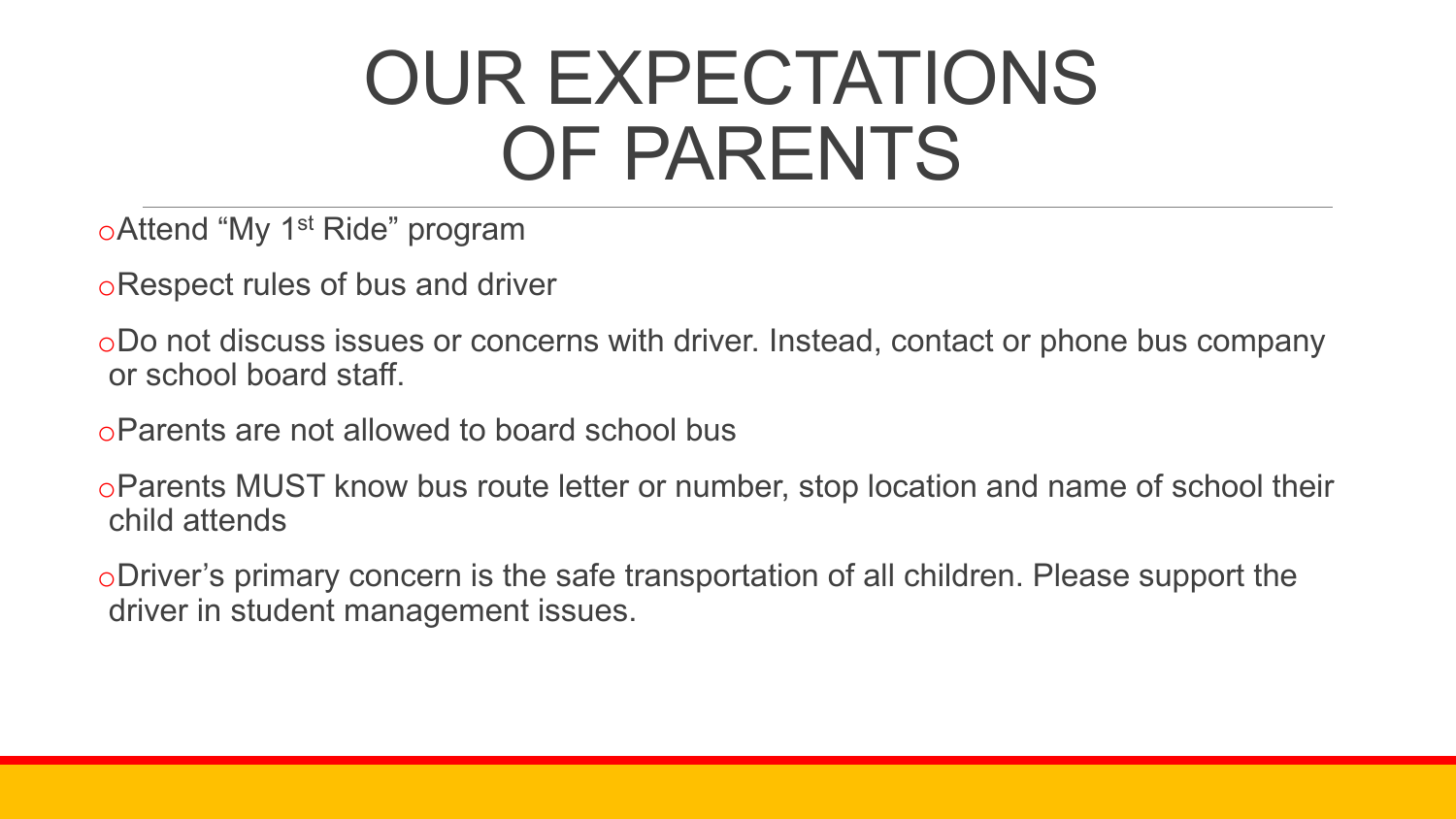#### PARENT/CAREGIVER RESPONSIBILITIES

oYour child's safety to and from the stop location is a parental responsibility

oPractice walking the route to and from stop location

oUtilize a consistent stop location

oGet to know your neighborhood and have an emergency plan in place

oSchool boards will support Southland's policy that K-1 are to be brought and met at the bus stop by an adult. If you choose to let your child walk alone to and from the stop, that is a decision you have made and the responsibility is yours. And would need to be followed up with a written note.

oIf you plan on meeting your child at the stop location, teach them what to do if you are NOT there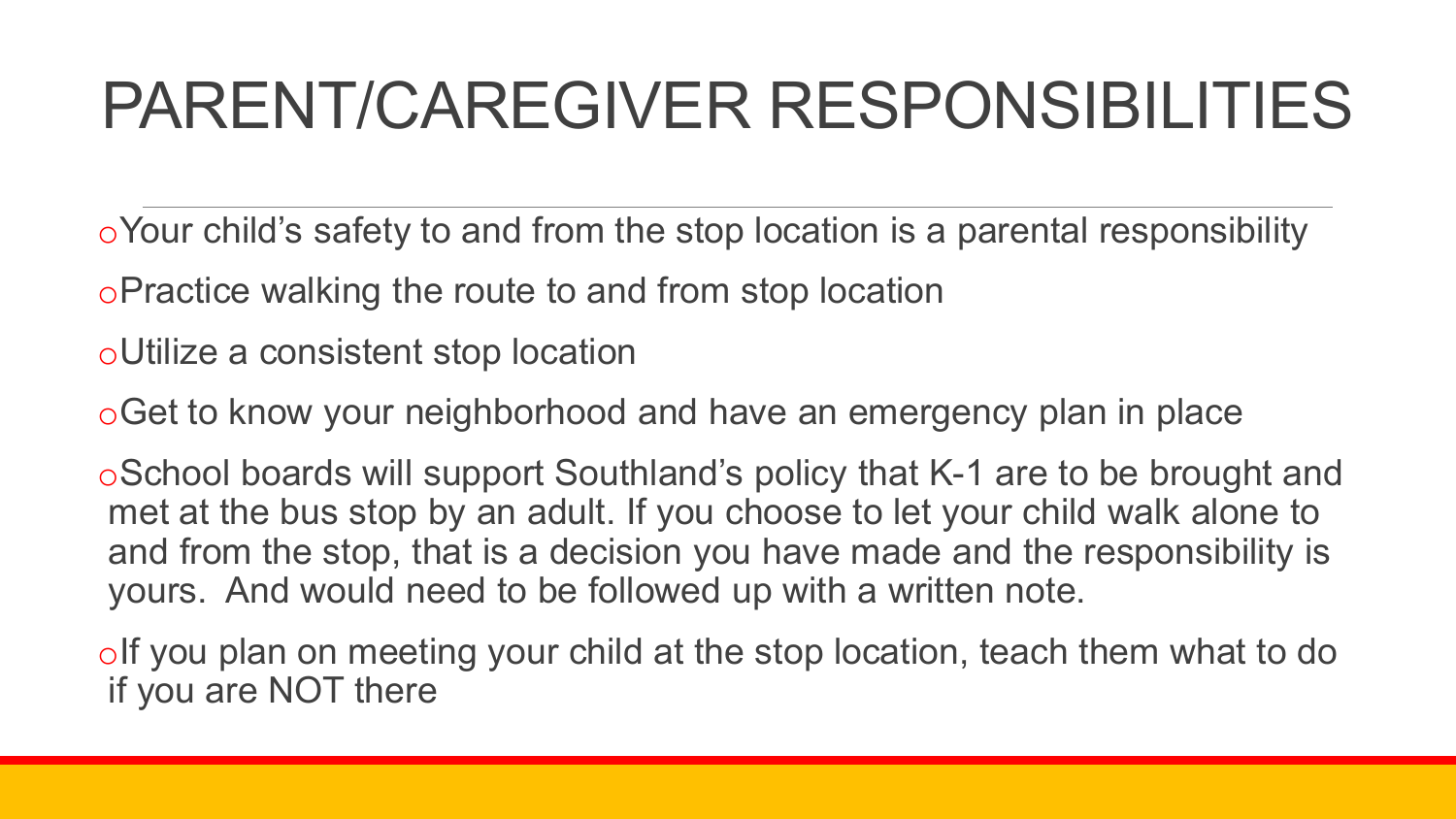### PARENT ROUTE INQUIRES:

oDrivers are not permitted to make route changes

oParents can email the transportation co-ordinator at [cheryl.shimbashi@lethsd.ab.ca](mailto:cheryl.shimbashi@lethsd.ab.ca)

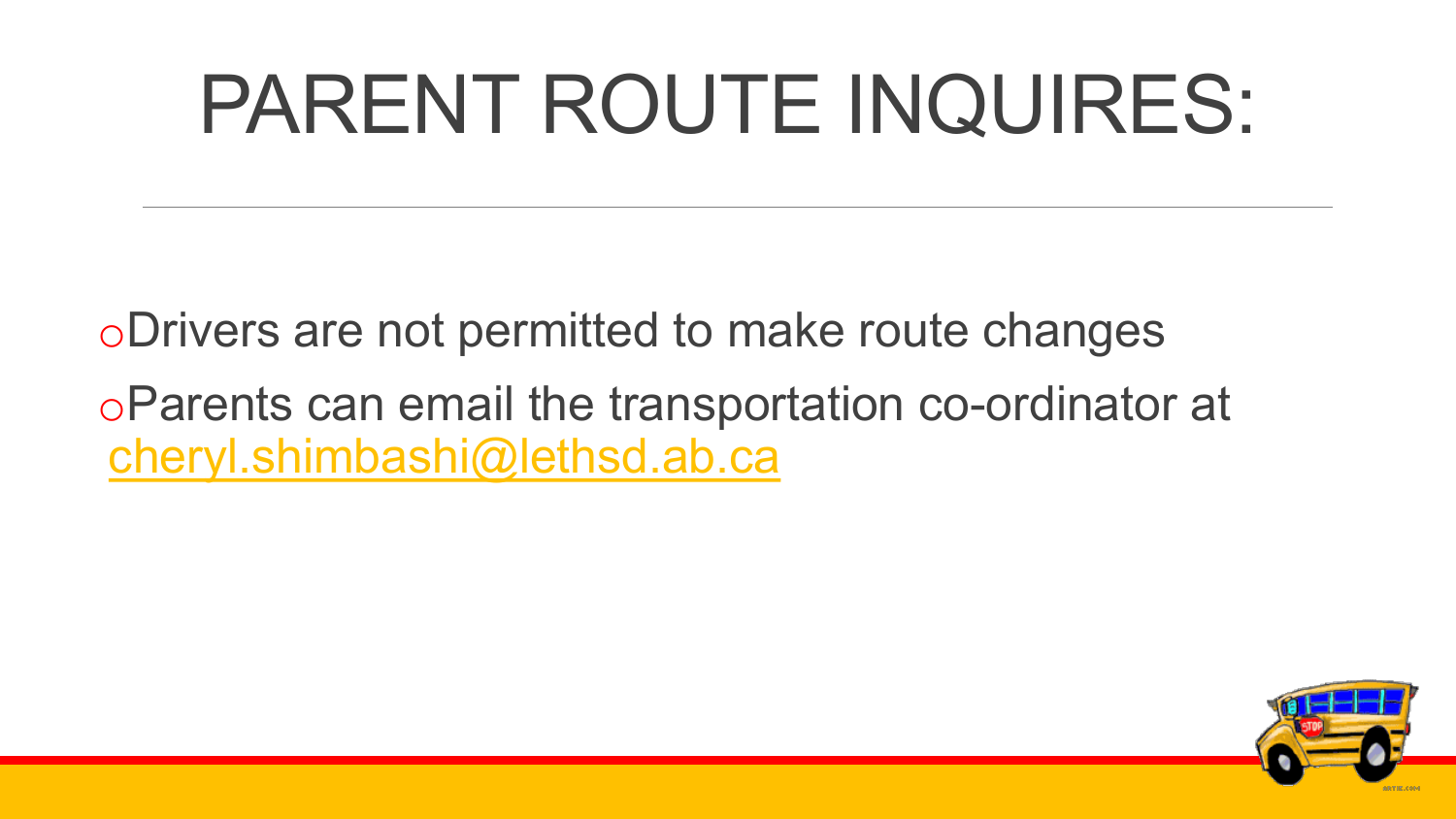### SCHOOL RESPONSIBILITIES

- oProviding supervision for school bus loading and unloading and directing students onto the right bus
- oIdentifying kindergarten students to driver
- oDirecting kindergarten students to sit in first few rows of bus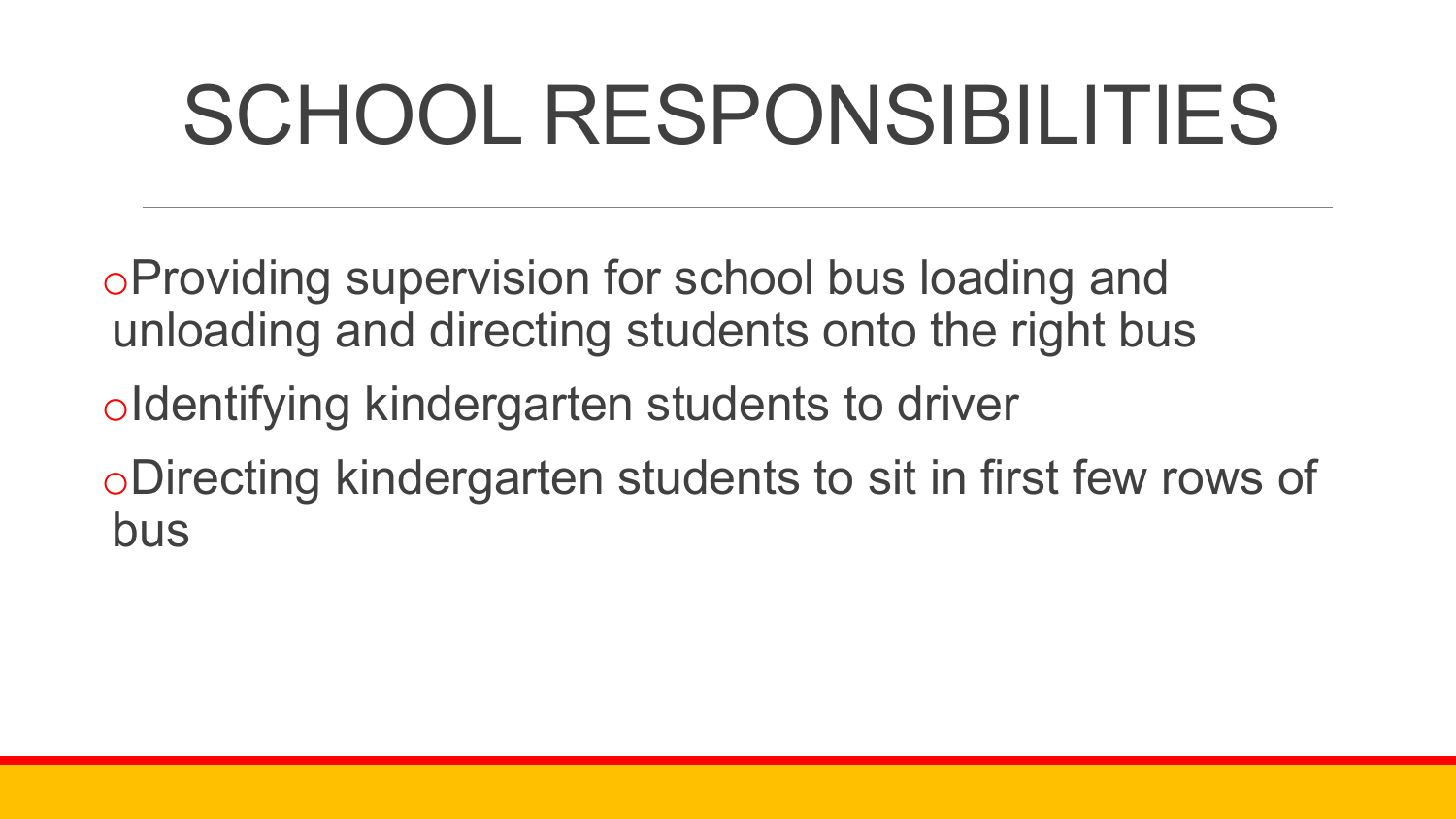#### SCHOOL BOARD RESPONSIBILITIES

oEnsuring busing eligibility

oEnsuring communication between bus company, school, and parents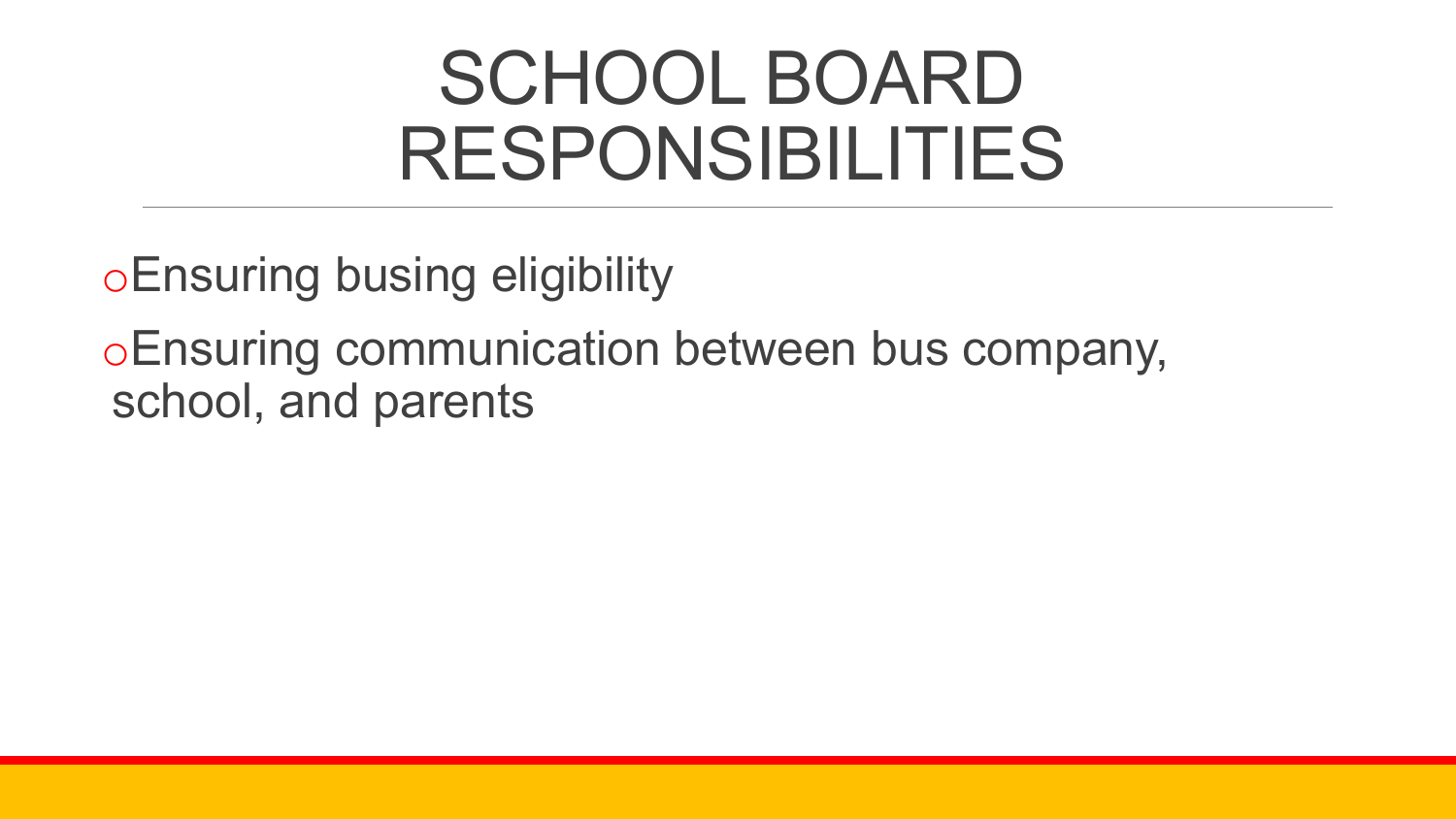#### BUS COMPANY RESPONSIBILITIES:

To provide:

- oSafe and reliable transportation
- oWell-trained staff
- oMaintain late service information on My School Bus Monitor website (myschoolbusmonitor.ca)
- oSupport for Student Safety Programs (i.e. safety visits, evacuation drills)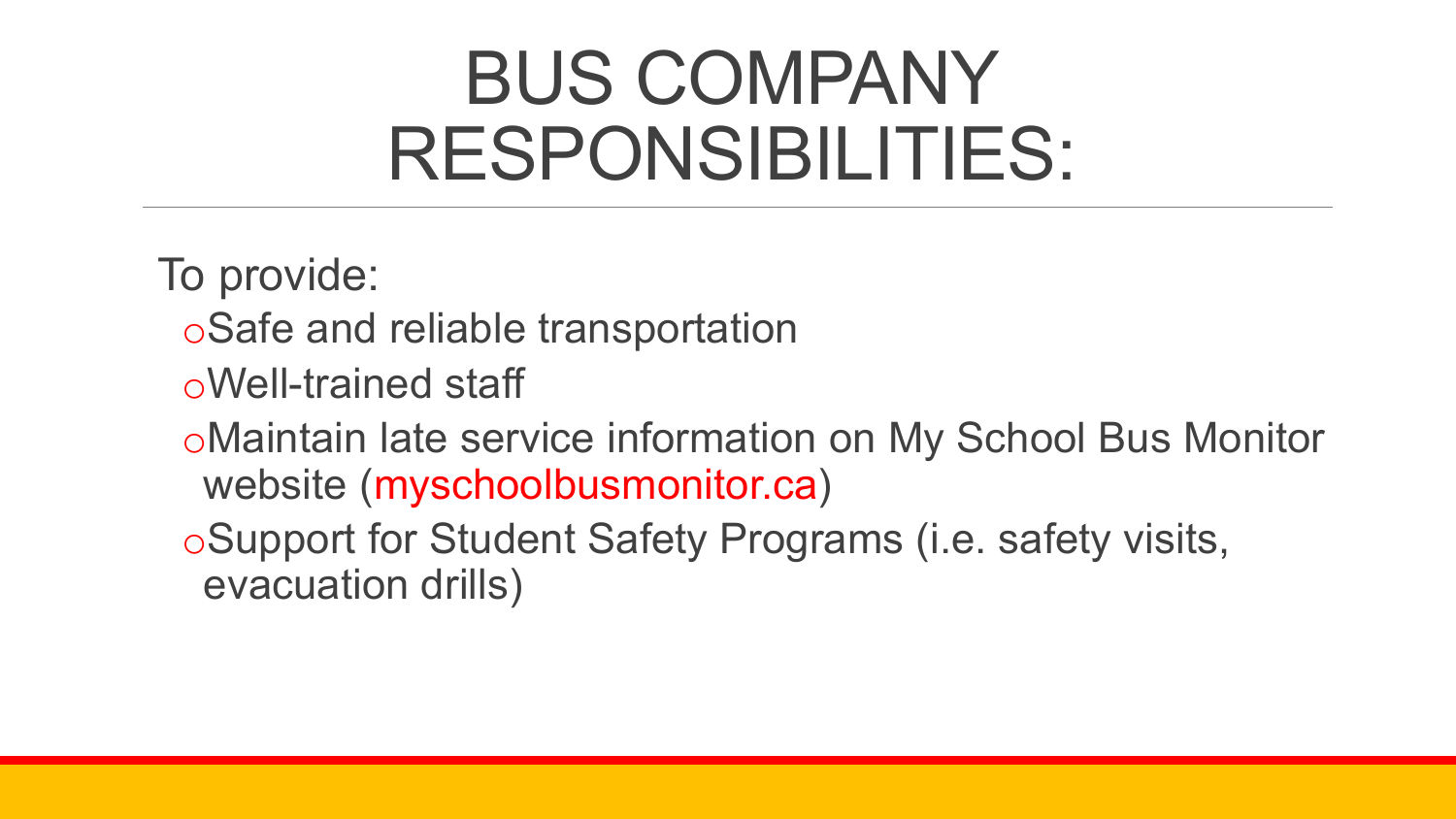### BUS DRIVERS DO NOT:

oHave a student list with any contact information

- oUse cell phones while working
- oMake unauthorized stops

oAllow parents or other unauthorized persons to board the bus

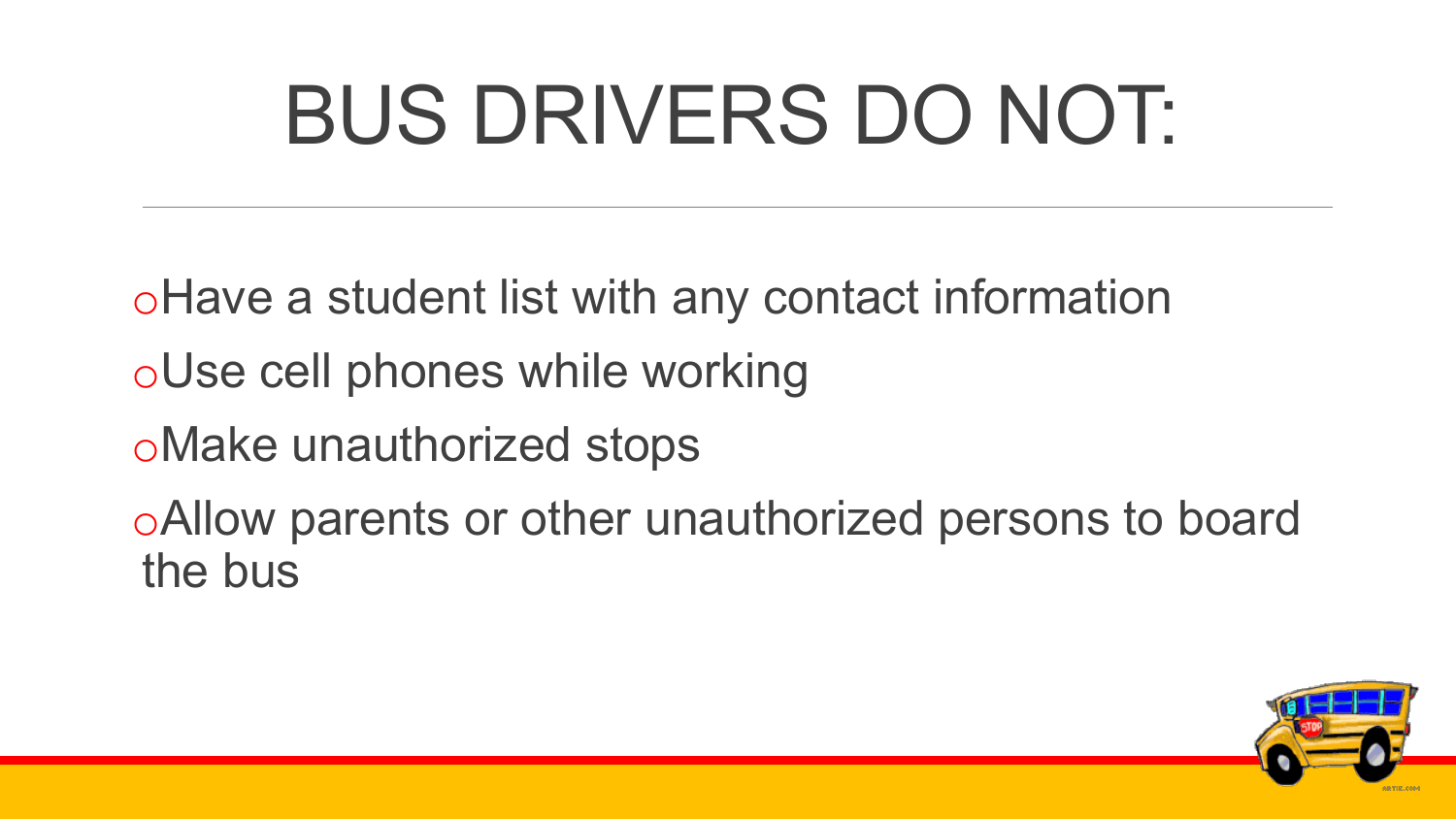#### PARENT RESPONSIBILITY: UNLOADING

oKindergarten students must be aware of the necessity to stay on bus unless a responsible person that student recognizes is at stop to meet them

oKindergarten students must tell the driver if a parent or responsible caregiver is not at the stop

oRemind your child to stay on the bus

oRemember: If you choose to let your child walk alone to and from stop, that is a decision you have made and the responsibility is yours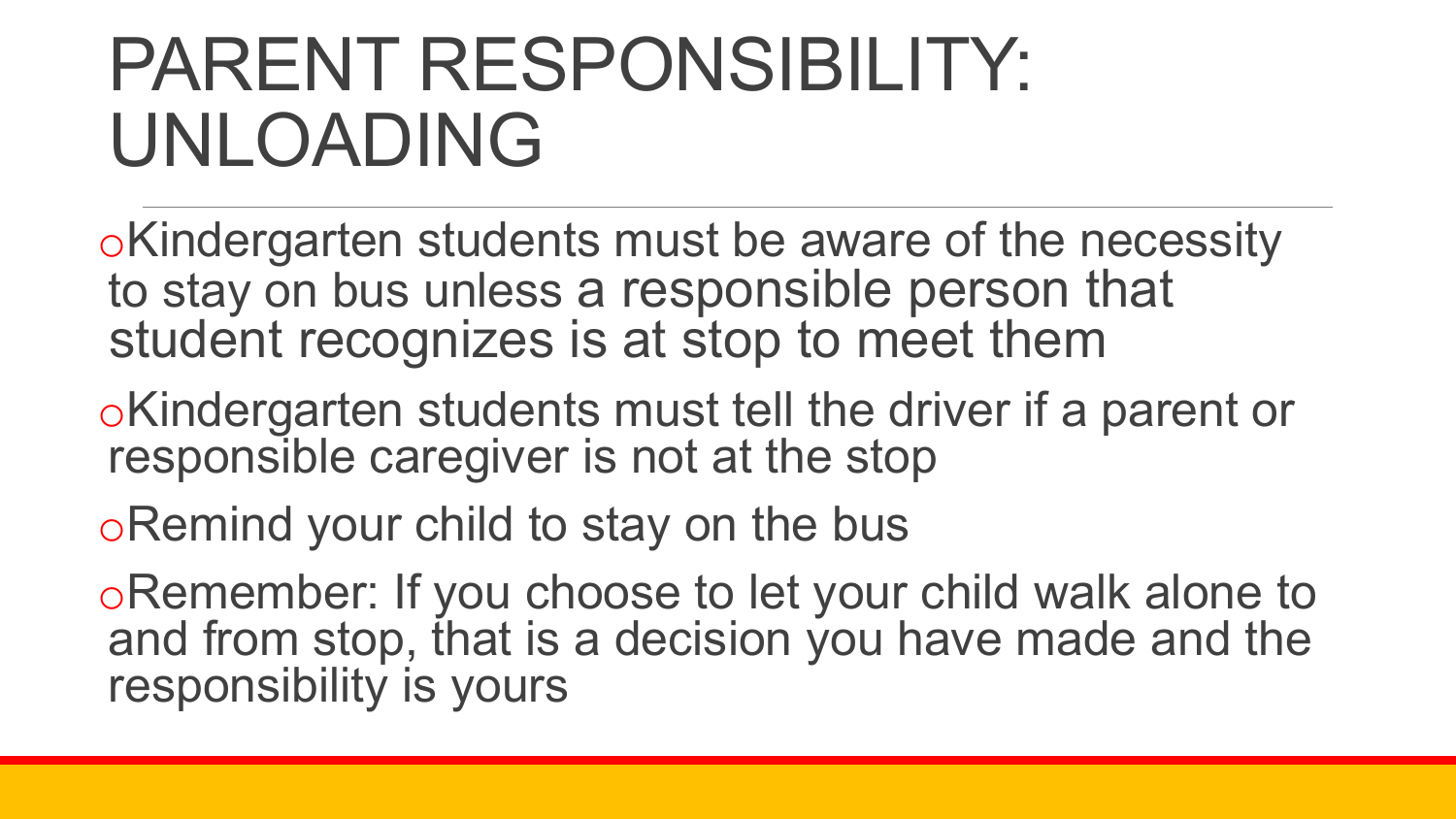#### THINGS YOU NEED TO KNOW!

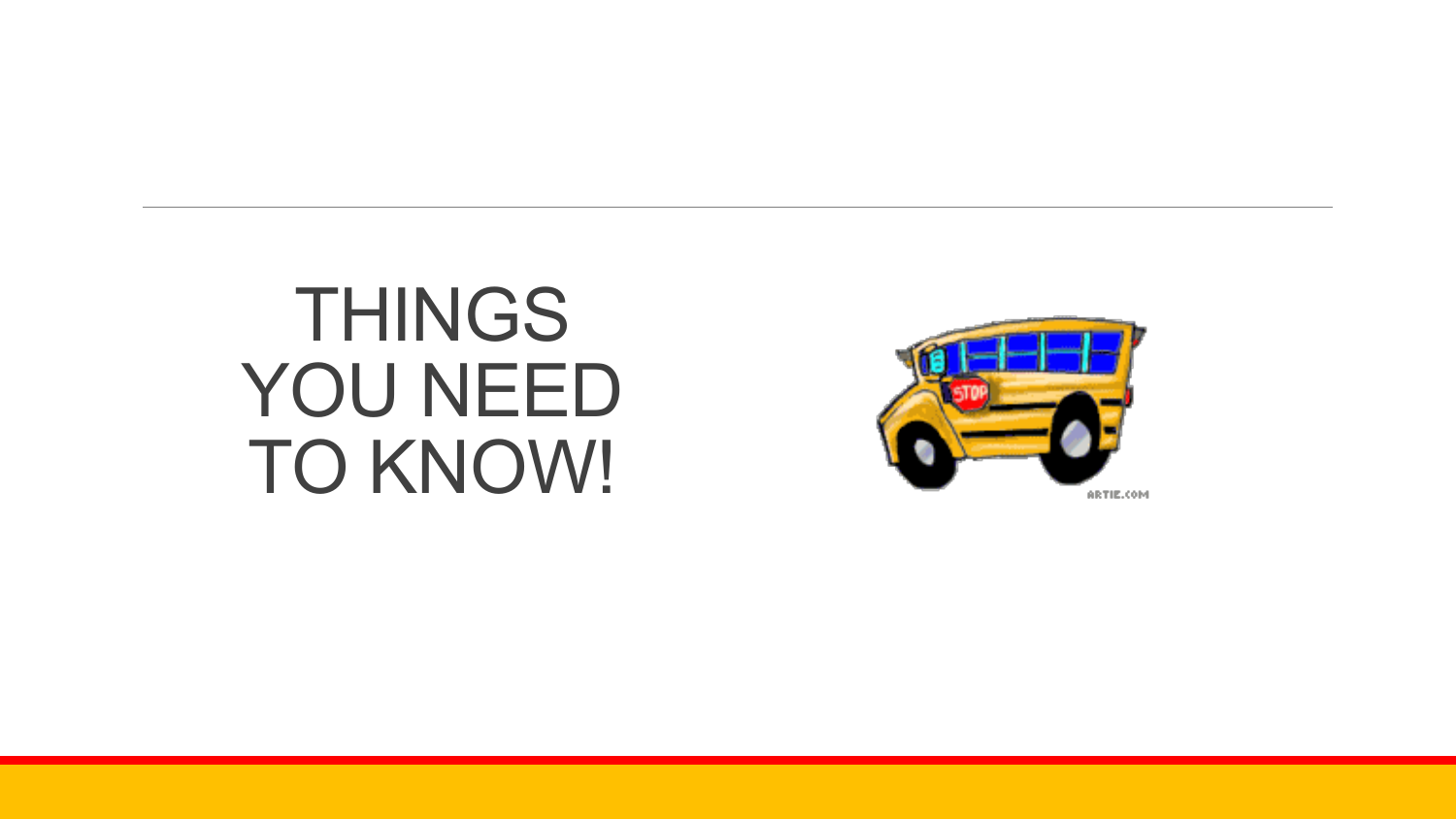### LATE BUS: WHAT TO DO?

- oStudents should not be left at the stop alone
- oHave a plan if you cannot pick up your child(ren) and share it with your family or other caregivers
- olf there is no obvious reason for delay and you have waited 15 minutes or more, contact bus company
- oParents continue to be responsible until their child boards the bus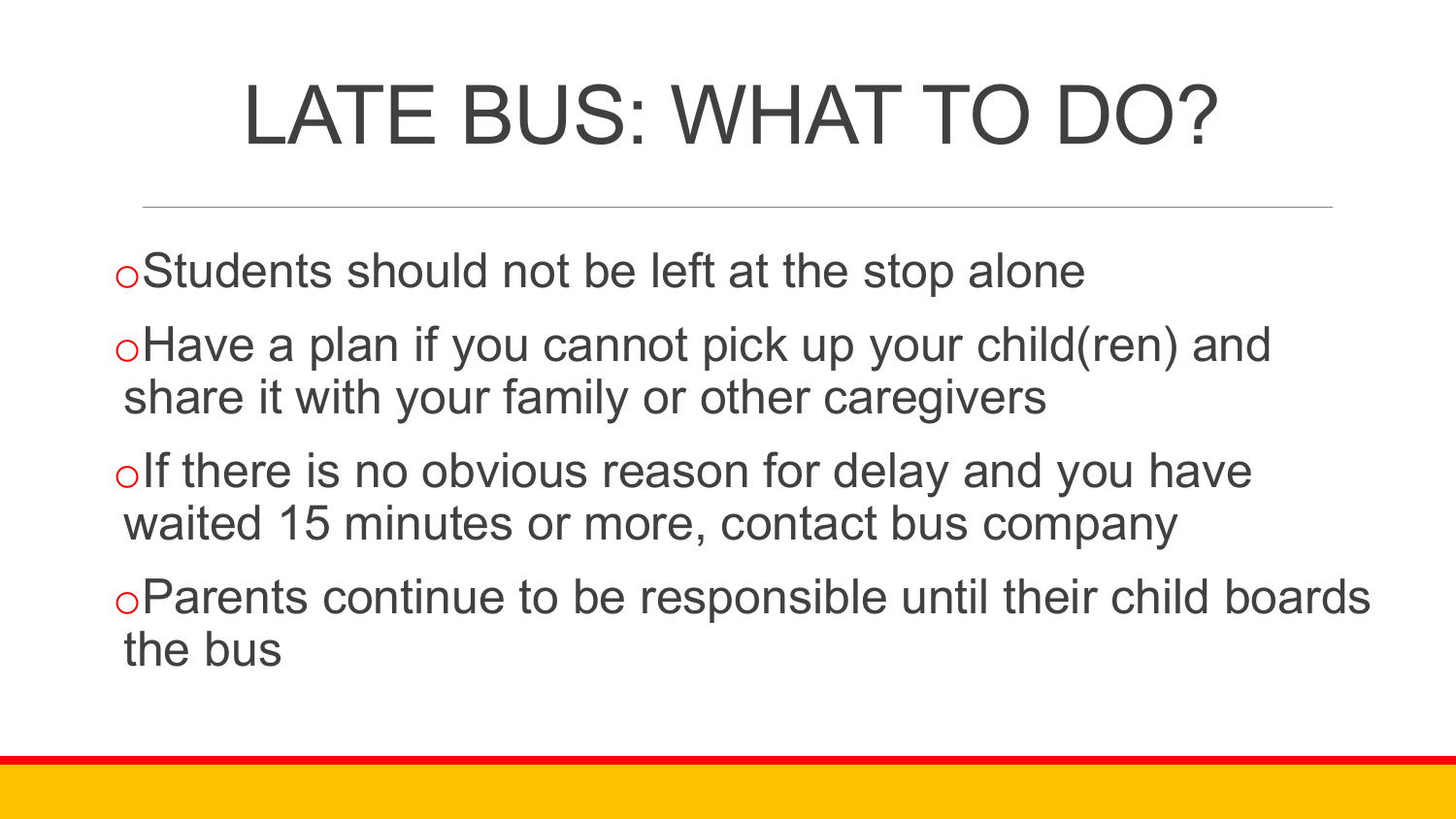### CAUSES FOR BUS DELAY:

oWeather and road conditions oRoad construction/repairs oTraffic delays oDual routing delays oDriver absenteeism oMechanical problems

Please check the website **www.myschoolbusmonitor.ca** for information on bus delays.

Please contact the School Bus company for any other information if you are not able use the website listed above.

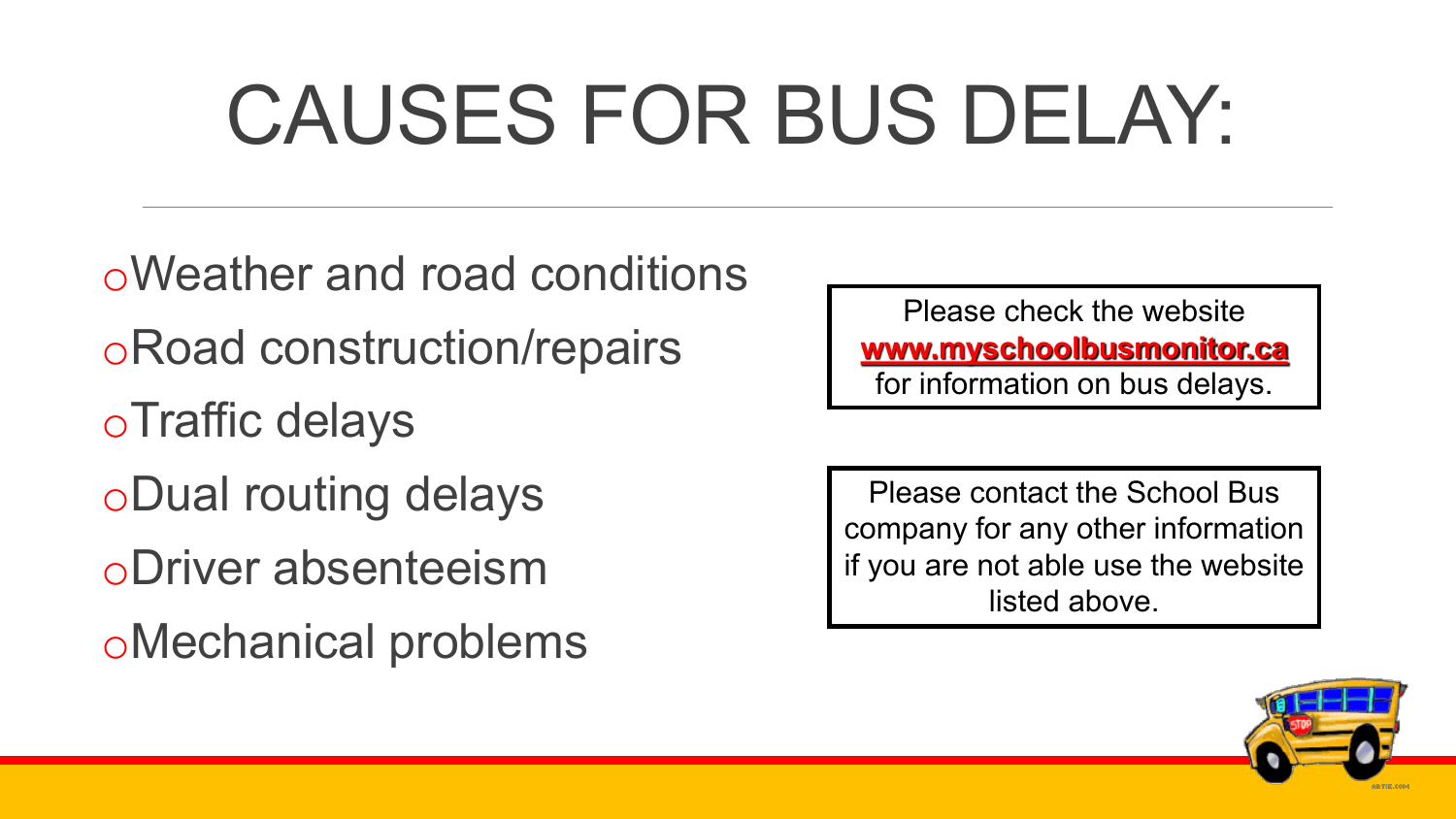### MISSING CAREGIVER: Scenario #1

Students must tell driver there is no one there to meet them:

- oParents, reinforce with your child to stay on the bus
- oRemember: If you choose to let your child walk to and from home unsupervised, that is your decision and responsibility is yours
- oAll buses equipped with two-way radios

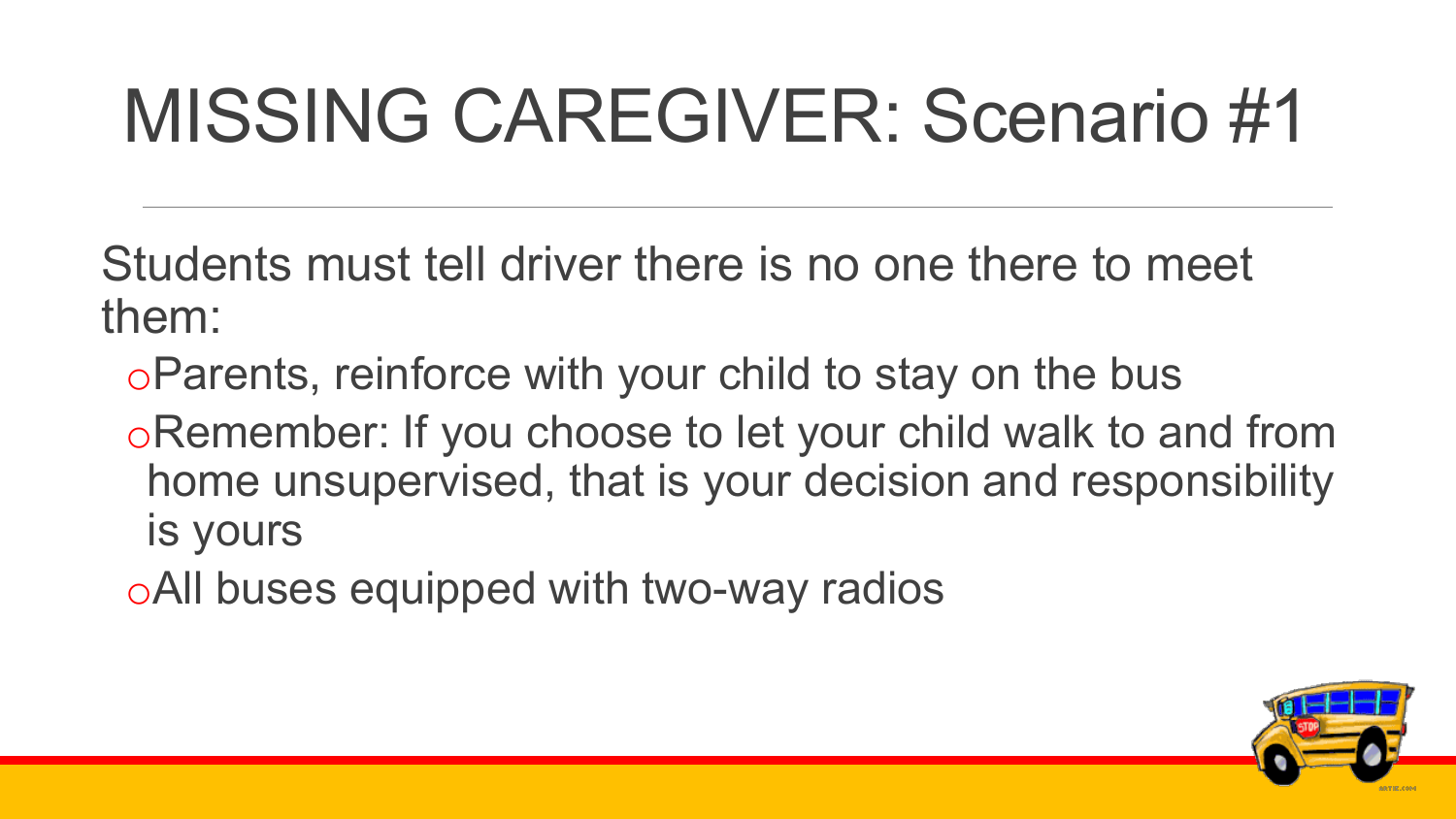### MISSING CAREGIVER: Scenario #2

Bus arrives at stop and child tells driver their caregiver is not there:

- o**Child should have contact phone numbers and address in their backpack or jacket**
- oBus company will attempt to contact parent or guardian while driver completes route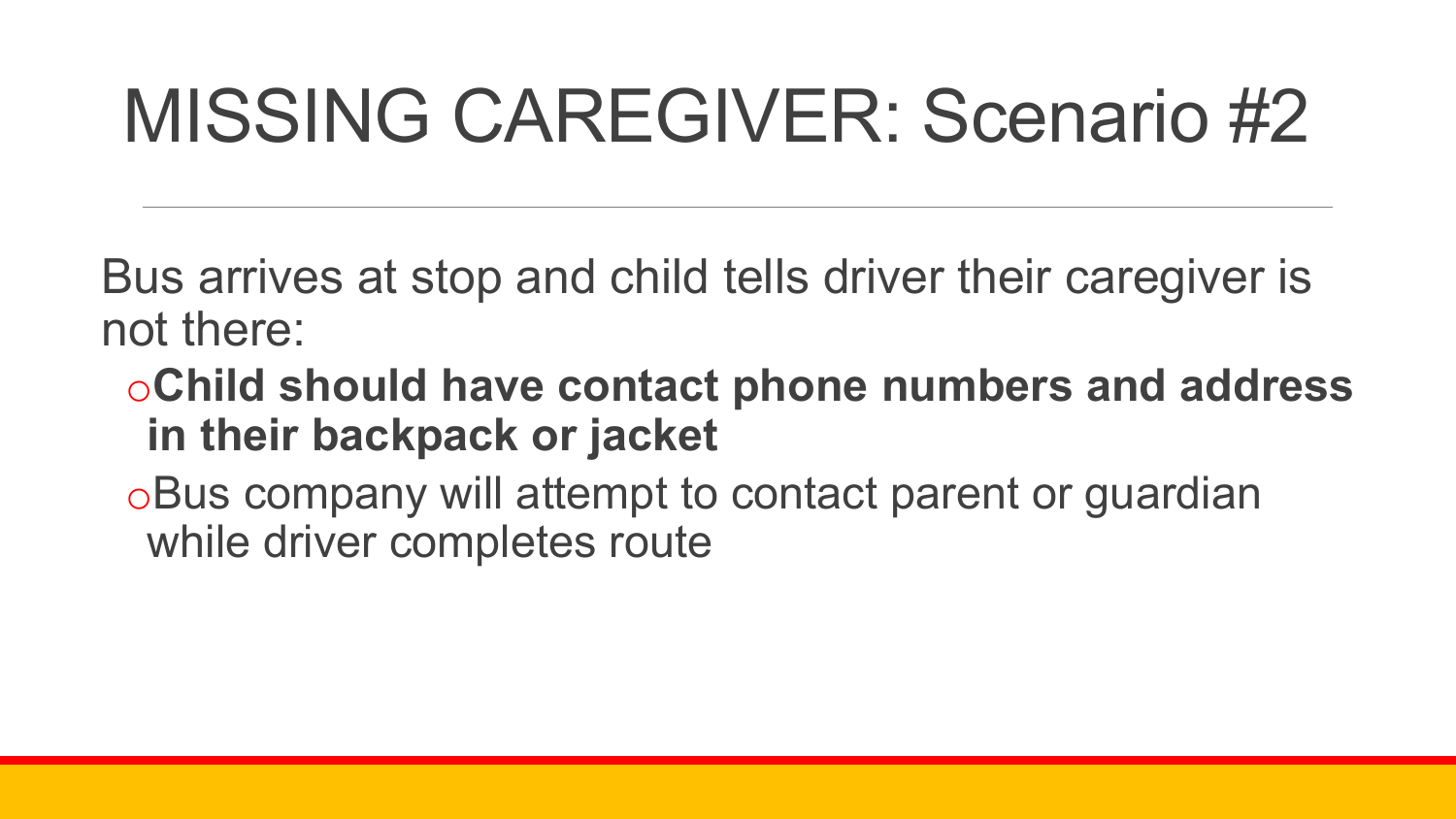#### MISSING CAREGIVER: Scenario #3

oIn extreme situations, where carrier is unable to contact school or parent, student may be turned over to care of Child and Family Services

oPlease note: Repeat occurrences could result in loss of busing privileges

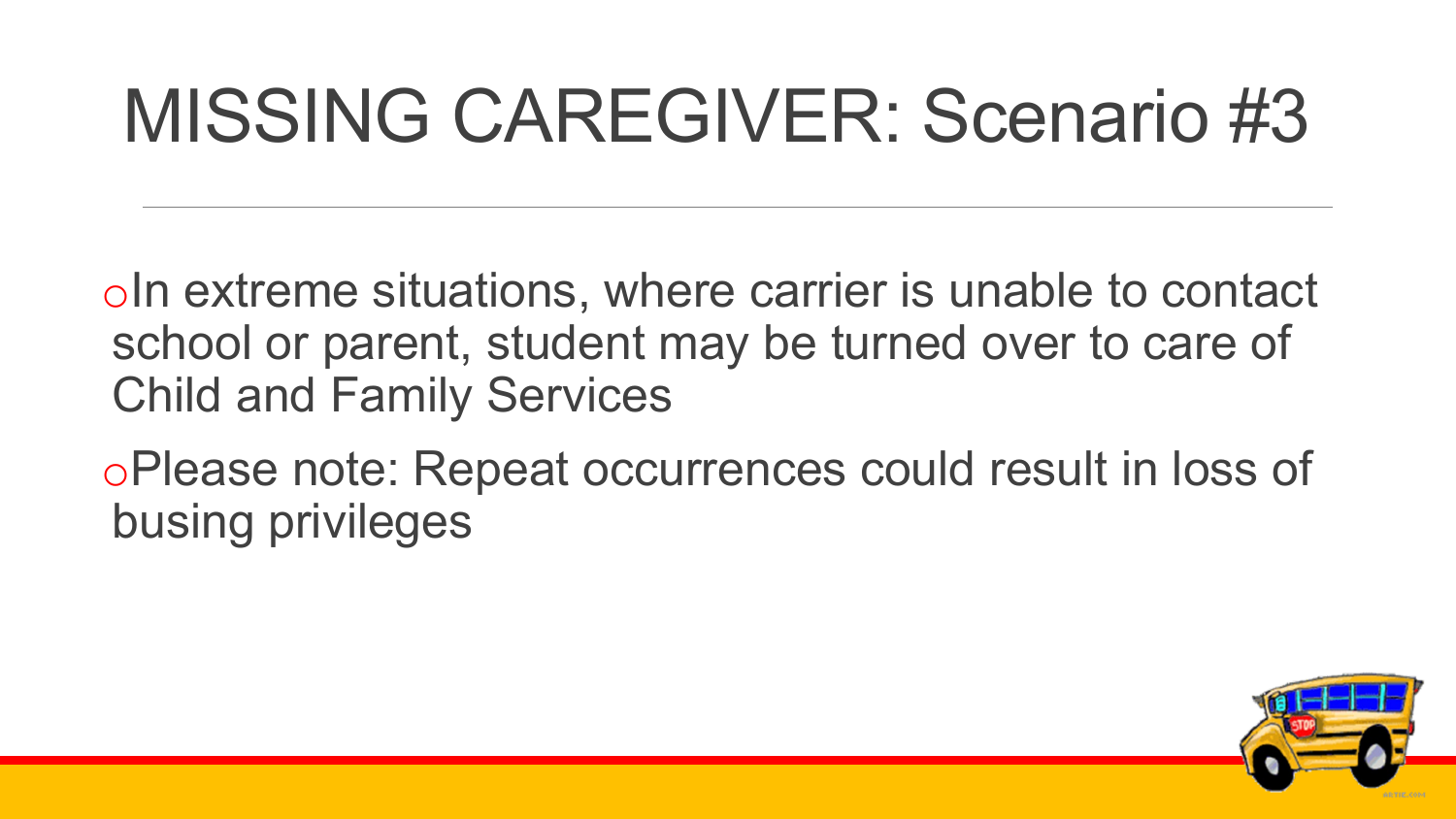### MISSING STUDENT: Scenario #1

- Bus arrives at stop and caregiver informs driver that student is missing:
	- oDriver contacts Dispatch
	- oDispatch calls school at this point, between school and bus company, student is located
	- oOften a spouse/partner already picked student up at school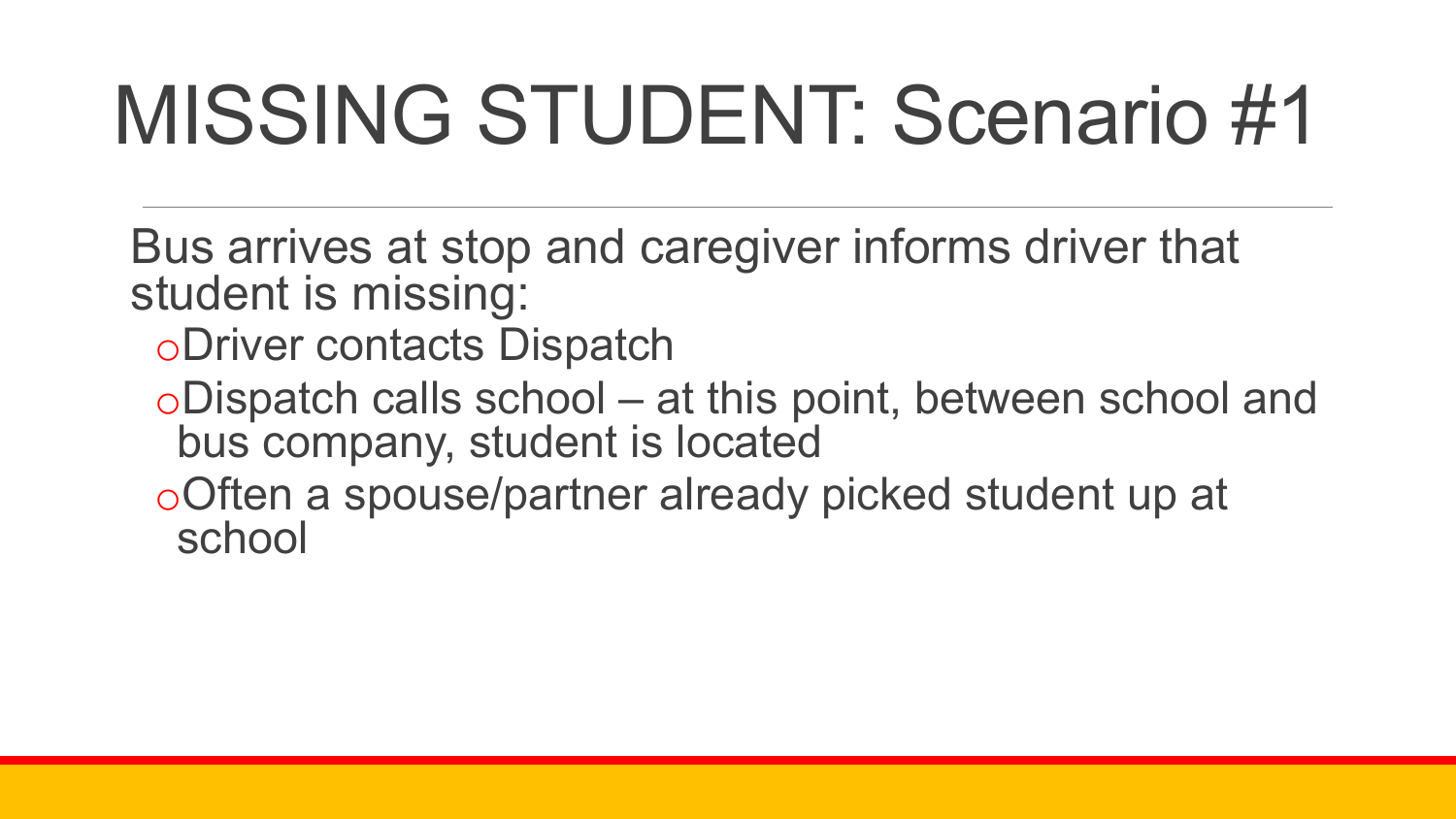### MISSING STUDENT: Scenario #2

Student may have boarded wrong bus or is still at school: oNOT all schools take attendance. Check with your school to determine current protocol.

oAfter all possibilities have been exhausted by responsible person, school and bus company, parents should phone police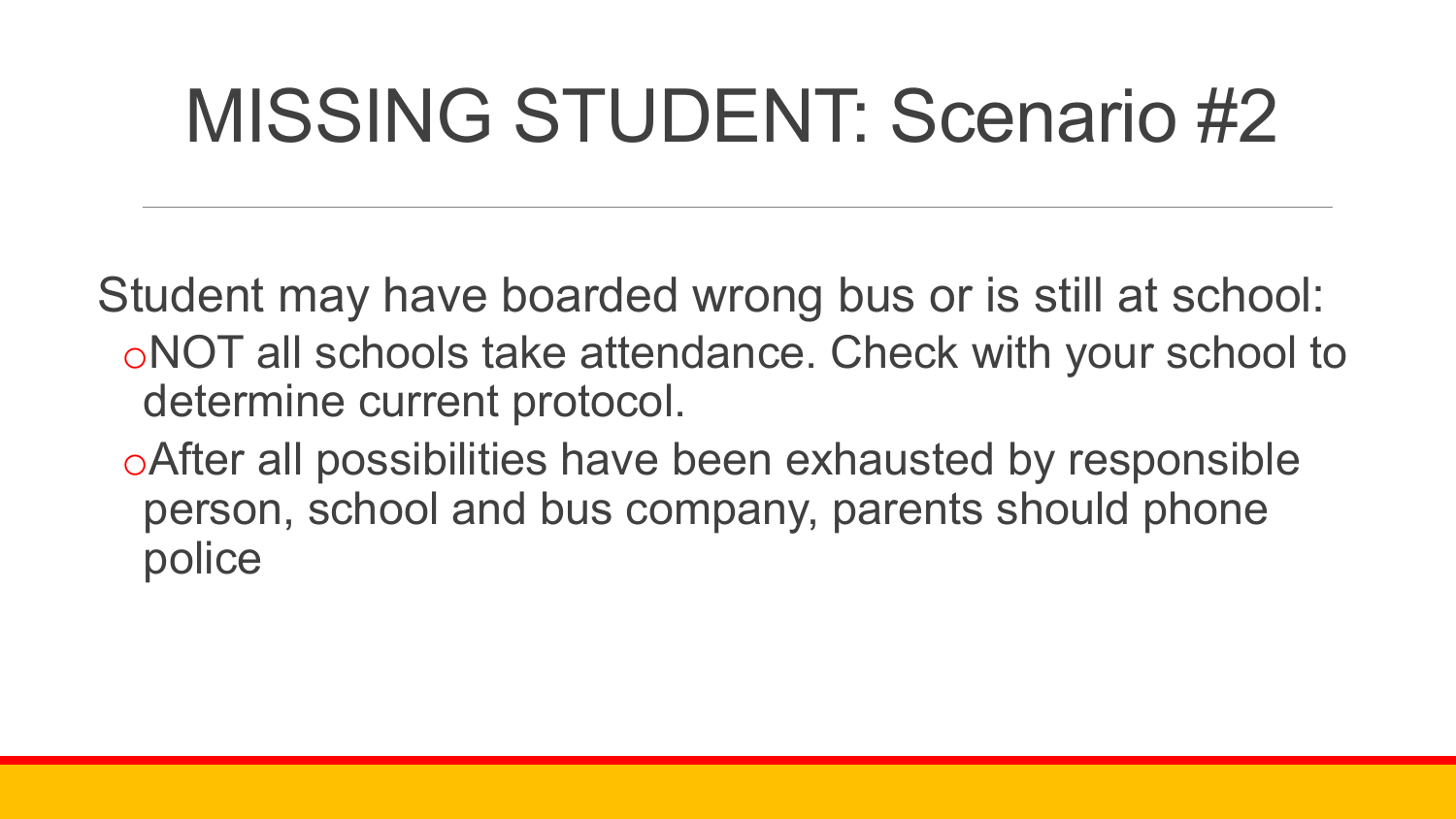### MISSING ITEMS:

oBus companies are not responsible for items left on bus oCheck with driver on following trip oLost and found items are normally returned to school, not to bus company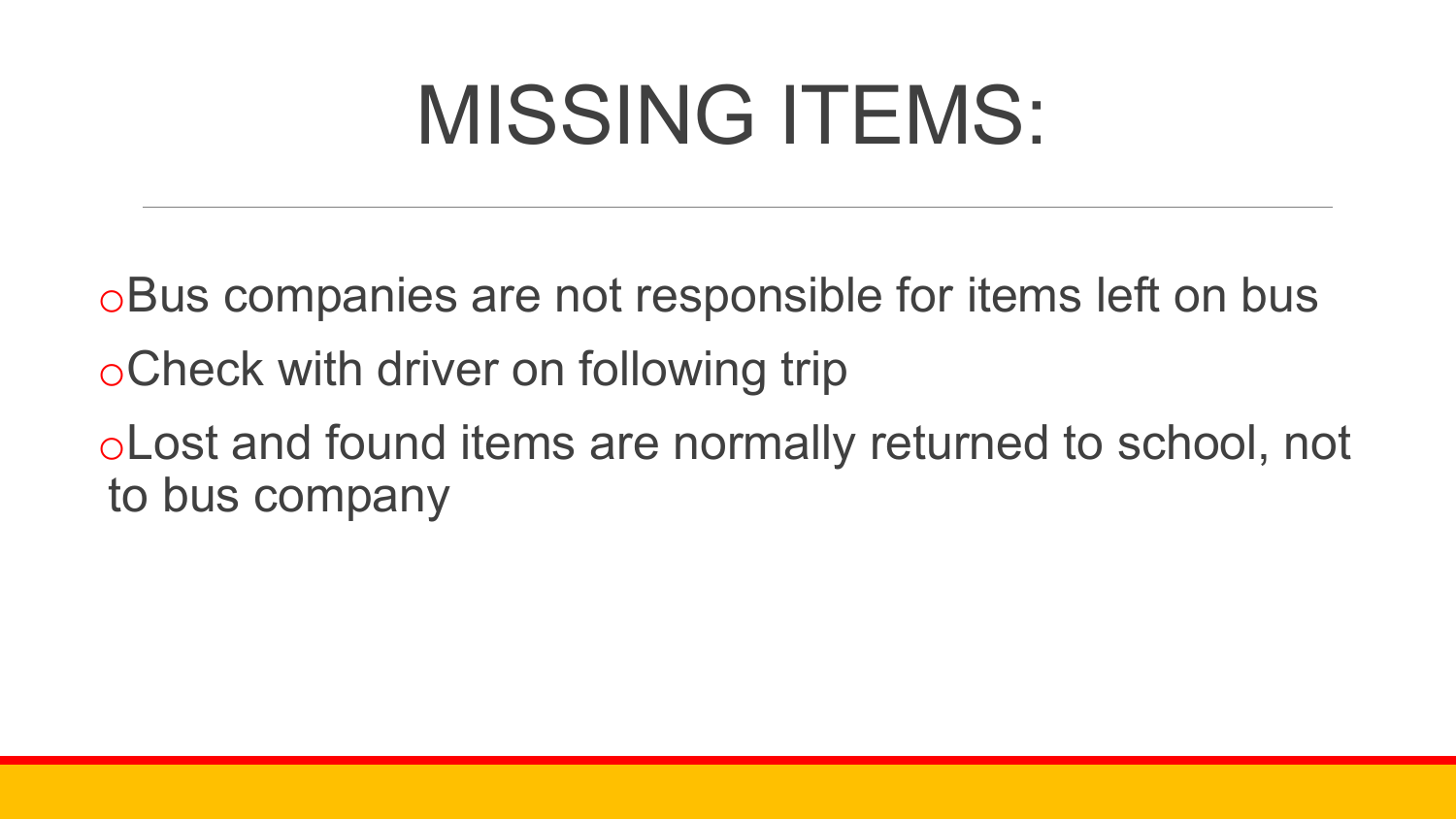#### NON-TRANSPORTABLE ITEMS:

For student safety and allergy reasons, some items are not transported according to Alberta Department of Transportation and Utilities:

oAnimals

oUnsecured items

oEx. Large school projects, band instruments, skateboards, hockey sticks, etc. For a complete list of restricted items on all school buses refer to the school board transportation office or website.